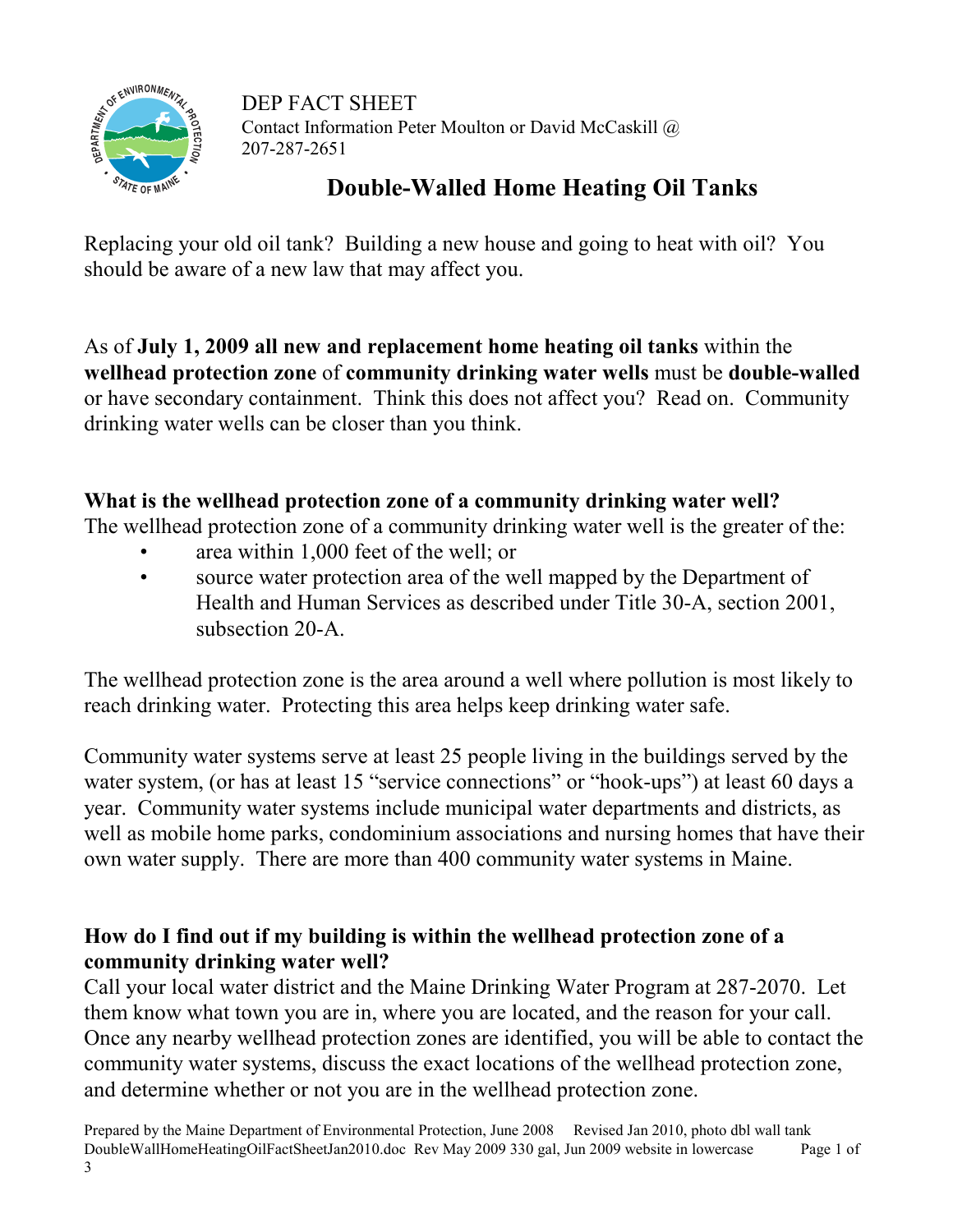# What kinds of oil tanks protect my drinking water?

|    | Double-walled tank<br>• Polyethylene inner tank with a galvanized, sheet metal<br>outer jacket<br>• Outer jacket is designed to hold contents if the inner tank<br>leaks<br>• Space between the inner tank and outer jacket is<br>monitored by a gauge                                                            |
|----|-------------------------------------------------------------------------------------------------------------------------------------------------------------------------------------------------------------------------------------------------------------------------------------------------------------------|
| FF | Double-walled fiberglass reinforced tank<br>Better for outside use<br>"Sight glass" to monitor the space between the inside tank<br>and outside tank                                                                                                                                                              |
|    | <b>Steel double bottom tanks</b><br>Look like traditional 275 gallon home heating oil tank<br>Has two layers of steel separated by a small space along<br>the portion of the tank between the legs<br>Space between the double steel bottoms is monitored with<br>a float device mechanism for visual inspection. |
|    | <b>Secondary containment</b><br>Large polyethylene container that encloses a standard<br>steel single wall 275 or 330 gallon home heating oil tank<br>Catches leaks and protects the tank from the weather<br>Underwriters Laboratories (UL) standard 2258                                                        |

Contact your local oil delivery company or your local licensed heating technician for more information.